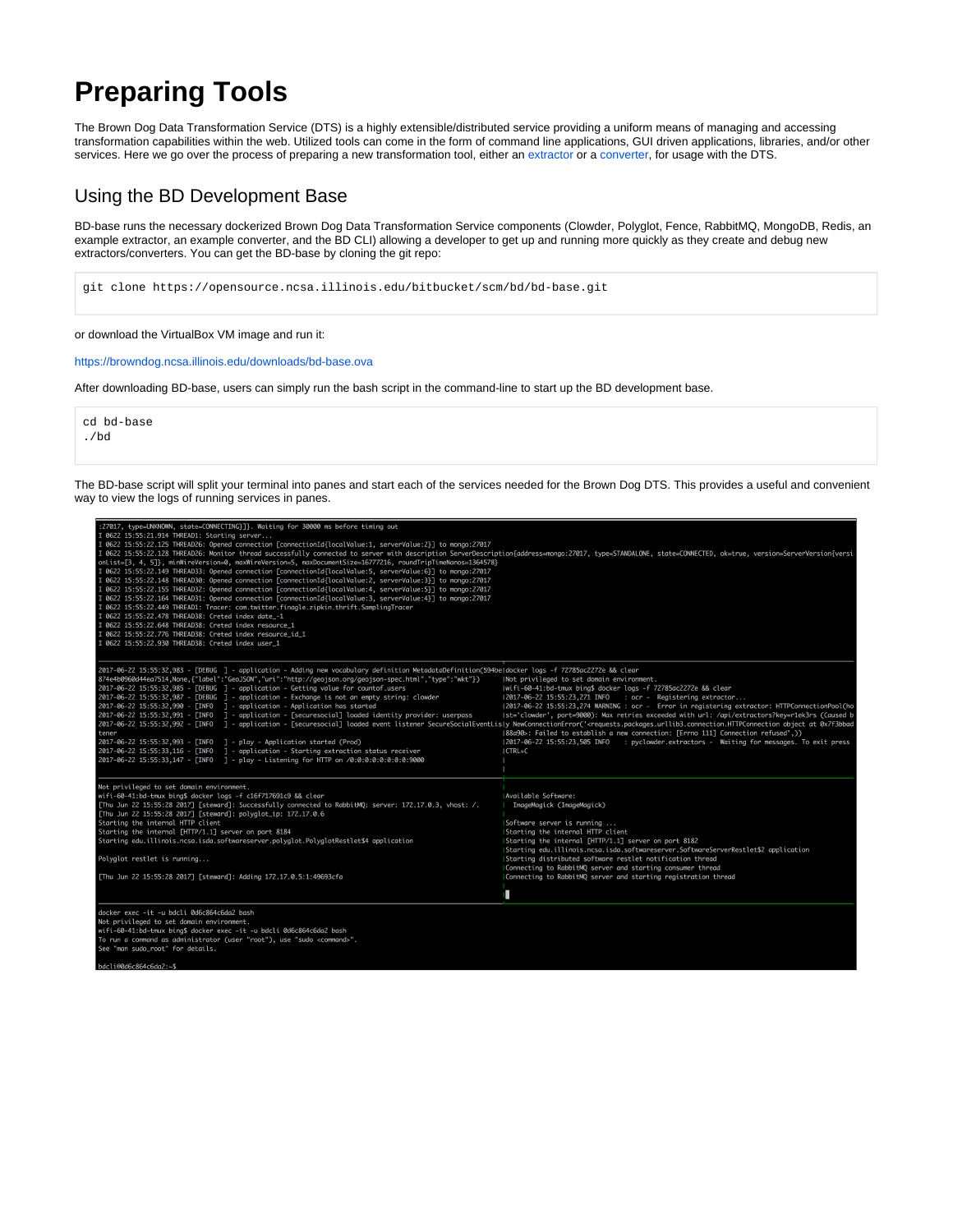Users can switch between panes using [Tmux](https://www.poftut.com/linux-tmux-tutorial-command-examples/) commands. The panes are as follows: Fence (top), Clowder (middle-left), example extractor (middle-right), Polyglot (middle-left), example convert (middle-right), and the BD CLI (bottom). In the bottom pane, users can run [BD-CLI](https://opensource.ncsa.illinois.edu/confluence/display/BD/BD+CLI) commands to interact with the Brown Dog Data Transformation Service (username: bd, password: browndog):

bdcli@2f09151958f8:~\$ bd -o bmp -b http://fence:8080 sample.jpg Brown Dog API URL: http://fence:8080 Key not available. Getting new key. Username: fence Password: Key: 6e8e0e0d-09de-49a9-9a2a-96b50a166d1a Token expired or not available. Getting new token. Token: 1219d9b4-311a-453c-86c5-d61a2125d1b1 sample.bmp bdcli@2f09151958f8:~\$ ls

sample.bmp sample.jpg supervisor

bdcli@f95d84b0ecec:~\$ bd -v -b http://fence:8080 sample.jpg Brown Dog API URL: http://fence:8080 Key not available. Getting new key. Username: fence Password: Key: be3c6ffd-6151-430d-8683-2e966c412c32 Token expired or not available. Getting new token. Token: 234d2d20-abde-4e7b-83ba-ad0ae5b2a955

{"metadata.jsonld": [{"content": {"ocr\_text": "EB BROWSER MOSAIC THE FIRST POPULAR FOR THE WORLD WIDE BY MARC AND REESSEN BINA THE NATIONAL CENTER COMPUTING APPLICATIONS NCSM 1993 RELEASE TO THE PUBLIC INTERNET USERS EASY ACCES S TO SOURCES OF INFORMATION Wyn HAVE TRANSFORMED THE INFORMATION UNIVERSITY OF"}, "@context": ["https://clowder.n csa.illinois.edu/contexts/metadata.jsonld", {"ocr\_text": "http://clowder.ncsa.illinois.edu/ncsa.image.ocr#ocr\_tex t"}], "created\_at": "Tue Jun 27 15:02:40 UTC 2017", "agent": {"extractor\_id": "https://clowder.ncsa.illinois.edu/ clowder/api/extractors/ncsa.image.ocr", "@type": "cat:extractor", "name": "https://clowder.ncsa.illinois.edu/clow<br>der/api/extractors/ncsa.image.ocr"}}], "versusmetadata": [], "tags": [], "filename": "sample.jpg", "technica data": [], "id": "59527389e4b005e57b632f98"}

sample.json  $LOK$ Elapsed time: 8 seconds

CTRL-b <arrow key> will navigate panes.

Exit the bd-base session by typing CTRL-b then :kill-session.

**NOTE:** There is a .tmux.conf file included in bd-base. If you copy this file into your home directory before starting a bd-base session you will be able to navigate panes via the mouse and end the session by typing CTRL-b then CTRL-c.

# **Extractors**

Here we describe the process for taking a working piece of code and deploying it as a Brown Dog extractor. For simplicity, it is assumed that the method can be invoked from a single call. In this example, we are using the python extractor wrapper and will invoke a python function. In a very similar fashion, a method developed in a language other than python can be invoked using subprocess.

The main steps:

- 1. Wrap the tool for use as an extractor in [Clowder](https://opensource.ncsa.illinois.edu/confluence/display/BD/Definitions#Definitions-clowder) (and through that Brown Dog)
- 2. Dockerize the extractor
- 3. Deploy the extractor
- 4. Add the extractor to the Tools Catalog

A few assumptions are that you have a tool that extracts some kind of metadata from a file or dataset and that you have installed Python, Git, and Docker as well other specific software needed by your extractor (if any) on your computer.

## **1. Install pyClowder2**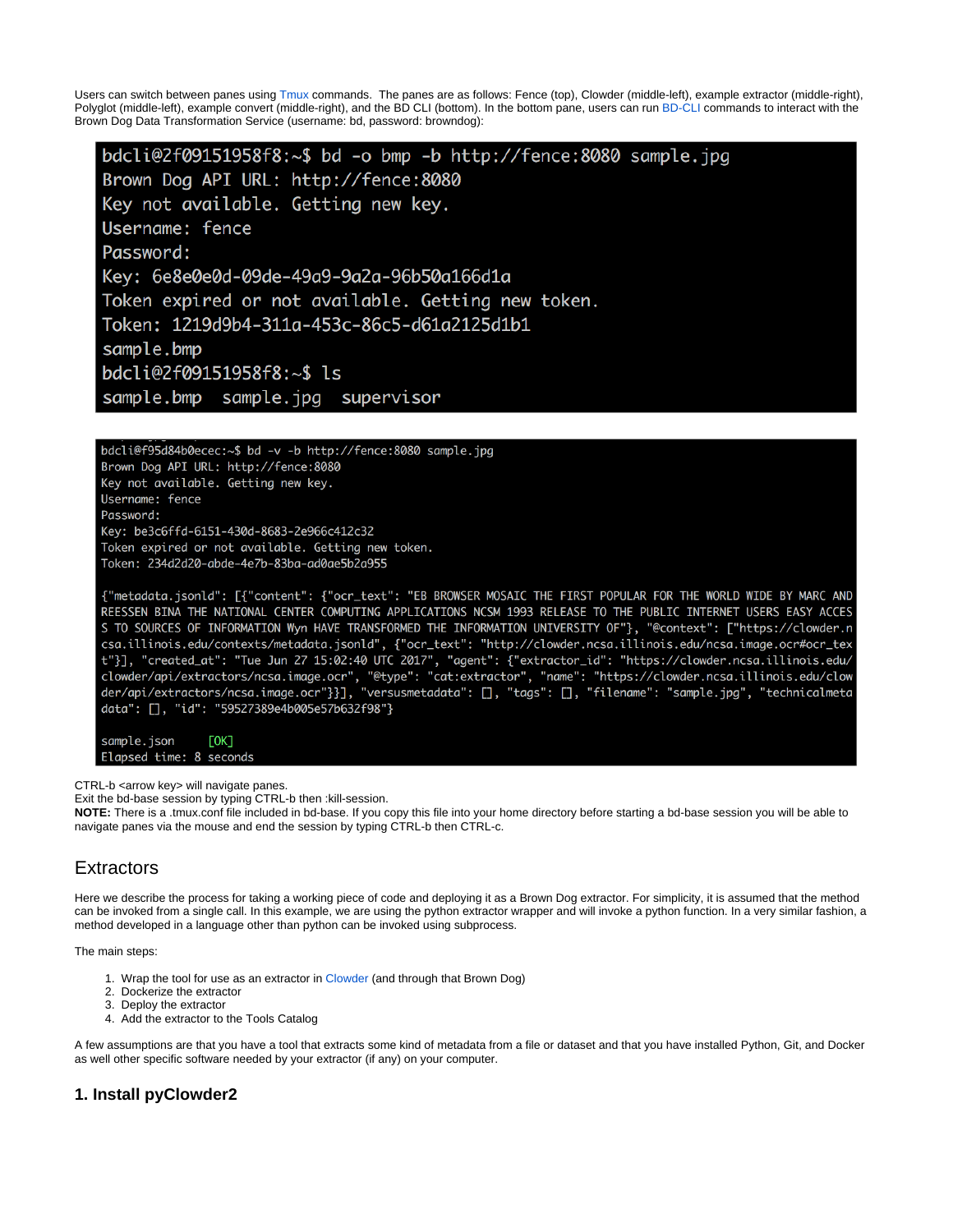Install [pyClowder2](https://opensource.ncsa.illinois.edu/bitbucket/projects/CATS/repos/pyclowder2/), which is a Python library that helps to easily communicate with Clowder - the backend service of Brown Dog which handles extractions. The advantage of using this library is that it manages all communications with Clowder and RabbitMQ (the distributed messaging bus) and the developer doesn't have to take care of such tasks. Needless to say, an extractor can also be written in native Python without the use of pyClowder2, but it could be more

```
pip install --upgrade pip
pip install -r https://opensource.ncsa.illinois.edu/bitbucket/projects/CATS/repos/pyclowder2/raw/requirements.
txt git+https://opensource.ncsa.illinois.edu/bitbucket/scm/cats/pyclowder2.git
```
# **2. Get Your Code Together**

We have developed a template extractor written in Python. It is a simple word count extractor that counts lines, words, and characters in a text file. Clone the template extractor and rename the directory to an appropriate name that reflects the purpose of your extractor.

```
git clone https://opensource.ncsa.illinois.edu/bitbucket/scm/bd/extractors-template.git
mv extractors-template/ <your_extractor_name>
cd <your_extractor_name>
```
Make changes to extractors.py (main program). Consider the process\_file method as the main method of an extractor and accordingly it needs to contain the main logic. You can call other methods in your python code from this method after importing necessary modules into this file.



**3. Edit extractor\_info.json**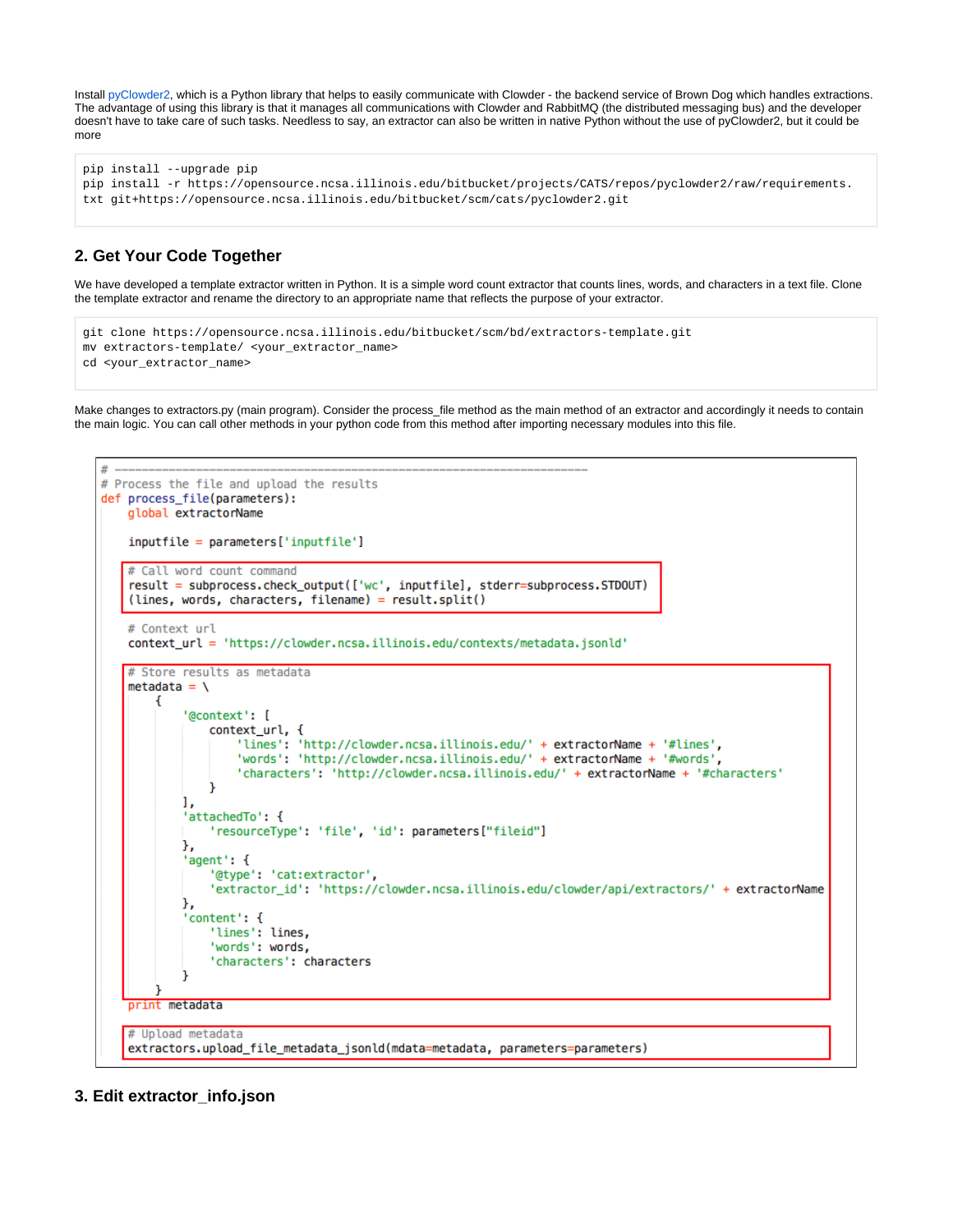This file contains information about the extractor in JSON-LD format. Update all relevant fields as needed.



#### **4. Configuration Parameters**

Extractors obtain the configuration details required to connect to RabbitMQ, Clowder, etc., either from command-line arguments or environment variables. If you look at the Dockerfile inside the termplate extractor directory you can see some of the environment variables being set. For the purpose of running your extractor using BD Development Base, you DO NOT have to change anything.

Note: The remaining part of this section is relevant ONLY if you want to run your extractor against another production instance at some other location. Otherwise, you can skip and continue reading the next section.

If you are planning to run your extractor using Docker, you will need to modify the Dockerfile to set the environment variables as required.

```
# Setup environment variables. These are passed into the container. You can change
# these to your setup. If RABBITMQ_URI is not set, it will try and use the rabbitmq
# server that is linked into the container. MAIN SCRIPT is set to the script to be
# executed by entrypoint.sh. REGISTRATION ENDPOINTS should point to a central clowder
# instance, for example it could be https://clowder.ncsa.illinois.edu/clowder/api/extractors?key=secretKey
ENV RABBITMQ URI="" \
   RABBITMQ EXCHANGE="clowder" \
   RABBITMQ QUEUE="ncsa.wordcount" \
   REGISTRATION ENDPOINTS="https://clowder.ncsa.illinois.edu/extractors" \
   MAIN SCRIPT="wordcount.py"
```
Otherwise, if you run your extractor as a standalone program (outside of Docker), you will need to set the relevant command-line arguments. You can get a list of these parameters by running your extractor with the help option (-h, --help).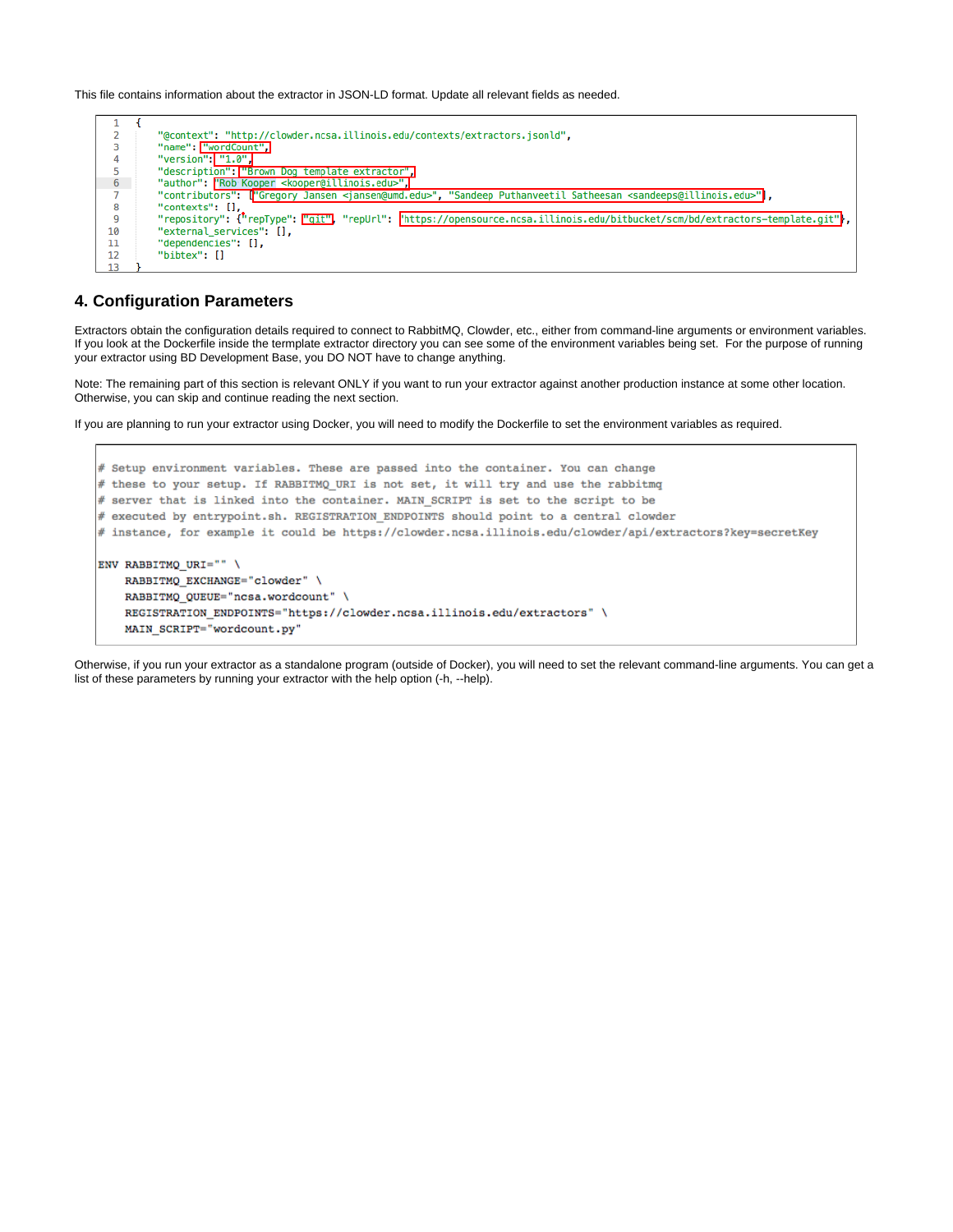|                                      | bd@bd-base:~/extractors-template\$ ./wordcount.py -h                         |
|--------------------------------------|------------------------------------------------------------------------------|
|                                      | usage: wordcount.py [-h] [--connector [{RabbitMQ, HPC, Local}]]              |
|                                      | [--logging [LOGGING]] [--num [NUM]]                                          |
|                                      | [--pickle [HPC PICKLEFILE [HPC PICKLEFILE ]]]                                |
|                                      | [--register [REGSTRATION ENDPOINTS]]                                         |
|                                      | [--rabbitmqURI [RABBITMQ URI]]                                               |
|                                      | [--rabbitmqQUEUE [RABBITMQ QUEUENAME]]                                       |
|                                      | [--rabbitmqExchange [RABBITMQ EXCHANGE]]                                     |
|                                      | [--mounts MOUNTED PATHS]                                                     |
|                                      | [--input-file-path INPUT FILE PATH]                                          |
|                                      | [--output-file-path OUTPUT FILE PATH] [--sslignore]                          |
|                                      | [--version] [--no-bind]                                                      |
|                                      | WordCount extractor. Counts the number of characters, words and lines in the |
| text file that was uploaded.         |                                                                              |
|                                      |                                                                              |
| optional arguments:                  |                                                                              |
| $-h, -h$ elp                         | show this help message and exit                                              |
|                                      | --connector [{RabbitMQ, HPC, Local}], -c [{RabbitMQ, HPC, Local}]            |
|                                      | connector to use (default=RabbitMQ)                                          |
| --logging [LOGGING], -1 [LOGGING]    |                                                                              |
|                                      | file or url or logging coonfiguration (default=None)                         |
| $--num$ [NUM], $-n$ [NUM]            |                                                                              |
|                                      | number of parallel instances (default=1)                                     |
|                                      | --pickle [HPC PICKLEFILE [HPC PICKLEFILE ]]                                  |
|                                      | pickle file that needs to be processed (only needed                          |
|                                      | for HPC)                                                                     |
|                                      | --register [REGSTRATION ENDPOINTS], -r [REGSTRATION ENDPOINTS]               |
|                                      | Clowder registration URL (default=)                                          |
| --rabbitmqURI [RABBITMQ URI]         |                                                                              |
|                                      | rabbitMQ URI                                                                 |
|                                      | (default=amqp://guest:guest@127.0.0.1/%2f)                                   |
| --rabbitmqQUEUE [RABBITMQ QUEUENAME] |                                                                              |
|                                      | rabbitMQ queue name (default=ncsa.wordcount)                                 |
|                                      | --rabbitmqExchange [RABBITMQ EXCHANGE]                                       |
|                                      | rabbitMQ exchange (default=clowder)                                          |
|                                      | -- mounts MOUNTED PATHS, - m MOUNTED PATHS                                   |
|                                      | dictionary of {'remote path':'local path'} mount                             |
|                                      | mappings                                                                     |
|                                      | --input-file-path INPUT FILE PATH, -ifp INPUT FILE PATH                      |
|                                      | Full path to local input file to be processed (used by                       |
|                                      | Big Data feature)                                                            |
|                                      | --output-file-path OUTPUT FILE PATH, -ofp OUTPUT FILE PATH                   |
|                                      | Full path to local output JSON file to store metadata                        |
|                                      | (used by Big Data feature)                                                   |
| --sslignore, -s                      | should SSL certificates be ignores                                           |
| --version                            | show program's version number and exit                                       |
| --no-bind                            | instance will bind itself to RabbitMQ by name but NOT                        |
|                                      |                                                                              |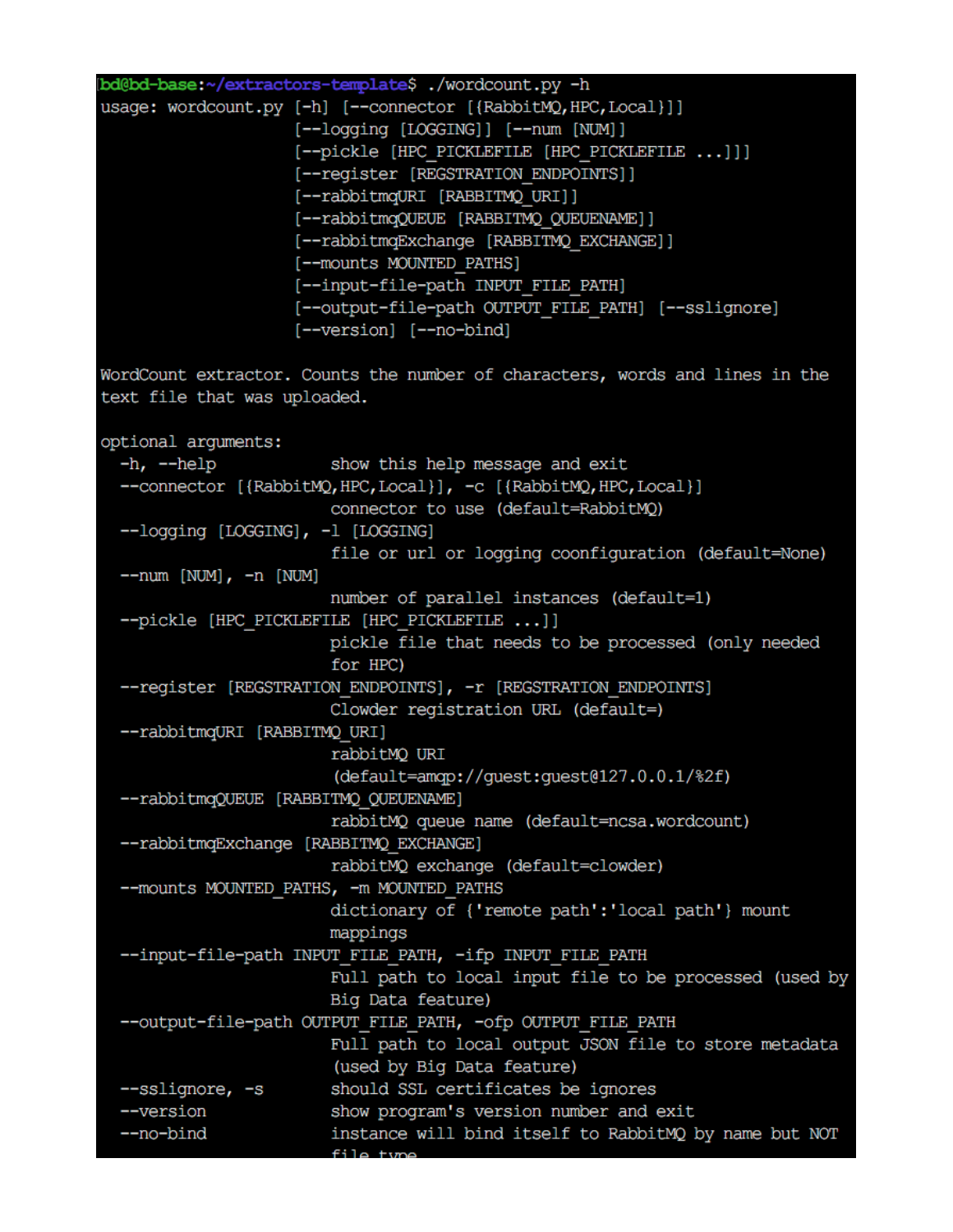## **5. Edit the Dockerfile**

Update the Dockerfile to install your software dependencies, provide necessary instructions in Dockerfile using the RUN command. You will need to add a line in Dockerfile to switch to the root user (USER root) for getting proper permissions. For e.g., to install ImageMagick package using apt-get, add the following commands to Dockerfile:

```
USER root
RUN apt-get update && apt-get install -y imagemagick
```
# **6. Test the Extractor**

You can test your extractor as follows:

```
docker build -t <your_extractor_name> .
docker run -it --link browndog_clowder_1 --link browndog_rabbitmq_1:rabbitmq <your_extractor_name>
```
You should see the following in the terminal. This means that the extractor is running and waiting for messages:

```
INFO : pyclowder.extractors - Waiting for messages. To exit press CTRL+C
```
# **Converters**

Here we described the process for taking a working piece of code (an application, library, other service, etc) and deploying it as a Brown Dog converter. In this example, we describe the creation of a converter using the popular image converter tool, ImageMagick.

## **1. Get Your Code Together**

We have developed a template converter. It is a simple image converter that converts between different image formats using ImageMagick tool. Clone the template converter and rename the directory to an appropriate name that reflects the purpose of your converter

```
git clone https://opensource.ncsa.illinois.edu/bitbucket/scm/bd/convertors-template.git
mv convertors-template/ <your_converter_name>
cd <your_converter_name>
```
Rename and edit ImageMagick\_convert.sh script to wrap your conversion tool. This script file should be named in the format **<alias>\_convert. <script\_type>**. Here **<alias>** needs to be replaced by the name of the conversion tool with which the converter registers with [Polyglot](https://opensource.ncsa.illinois.edu/confluence/display/BD/Definitions#Definitions-polyglot) and **<script\_type>** needs to be replaced by the extension for the type of script this wrapper is written in. Polyglot currently supports scripts written in Python, Bash, R, AutoHotKey, AutoIT, and Sikuli (e.g. \*.py, \*.sh, etc.). For the sake of ease of explanation, we will rename the script file as **MyTool\_convert.sh**. This script accepts three parameters:

- 1. Full path to input file
- 2. Full path to output file (including filename)
- 3. Full local path to available scratch space (optional)

This script will be used by the [Software Server](https://opensource.ncsa.illinois.edu/confluence/display/BD/Definitions#Definitions-softwareserver) to run the tool and carry out any requested conversions. The example script ImageMagick\_convert.sh that uses ImageMagick tool to convert images between different formats is shown below. The conversion script follows a specific header and is written as comments:

- 1. First line is the [shebang](https://en.wikipedia.org/wiki/Shebang_(Unix)) line
- 2. Second line contains the name of the converter followed by the version (if any)
- 3. Third line refers to the type of the data that it can convert
- 4. Fourth line contains a comma-separated list of the input file formats accepted by this converter
- 5. Fifth line contains a comma-separated list of the output file formats that this converter can generate
- 6. This is followed by the actual code that does conversion.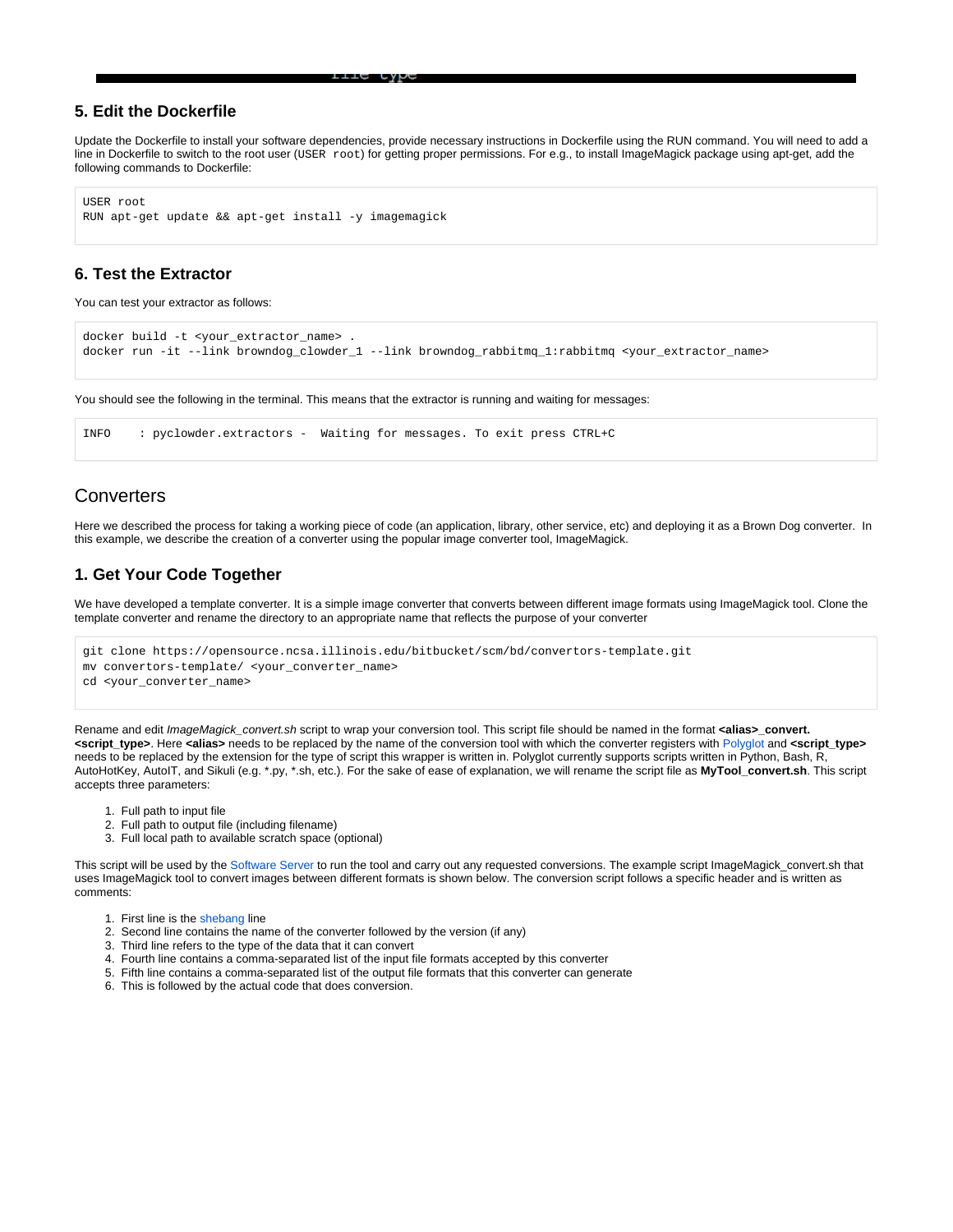```
#!/bin/sh#ImageMagick (v6.5.2)
#image
#bmp, dib, eps, fig, gif, ico, jpg, jpeg, jp2, pcd,
#bmp, dib, eps, gif, jpg, jpeg, jp2, pcd, pdf, pgm,
output filename=$(basename "$2")
output_format="${output_filename##*.}"
#Output PGM files as ASCII
if [ "$output_format" = "pgm" ]; then
        convert "$1" -compress none "$2"
else
        convert "$1" "$2"
fi
```
## **2. Edit the Dockerfile**

Modify the Dockerfile in the converter directory to replace ImageMagick with MyTool. Specifically change line numbers 11, 15, 16 and 17. You need to also change other fields like maintainer and may need to add instructions to install any specific software required by your converter. For example, you can see instruction to install ImageMagick software in the example Dockerfile:

#### **Dockerfile**

```
# Create softwareserver for polyglot.
FROM ncsapolyglot/polyglot:develop
MAINTAINER Rob Kooper <kooper@illinois.edu>
USER root
# - install requirements
# - enable shellscripts to be scanned
# - enable imagemagick conversion by adding to .aliases.txt
RUN apt-get update && apt-get -y install vim nano imagemagick && \
        /bin/sed -i -e 's/^\([^#]*Scripts=\)/#\1/' -e 's/^#\(ShellScripts=\)/\1/' /home/polyglot/polyglot
/SoftwareServer.conf && \
        echo "ImageMagick" > /home/polyglot/polyglot/scripts/sh/.aliases.txt
# copy convert file to scripts/sh folder in container
# this is done to keep cache so you can debug script easily
COPY ImageMagick_convert.sh /home/polyglot/polyglot/scripts/sh/
RUN chown polyglot /home/polyglot/polyglot/scripts/sh/ImageMagick_convert.sh && \
    chmod +x /home/polyglot/polyglot/scripts/sh/ImageMagick_convert.sh
# back to polyglot
CMD ["softwareserver"]
```
#### Specifically, modify:

echo "ImageMagick" > /home/polyglot/polyglot/scripts/sh/.aliases.txt

#### to:

```
echo "MyTool" > /home/polyglot/polyglot/scripts/sh/.aliases.txt
```
#### modify:

COPY ImageMagick\_convert.sh /home/polyglot/polyglot/scripts/sh/